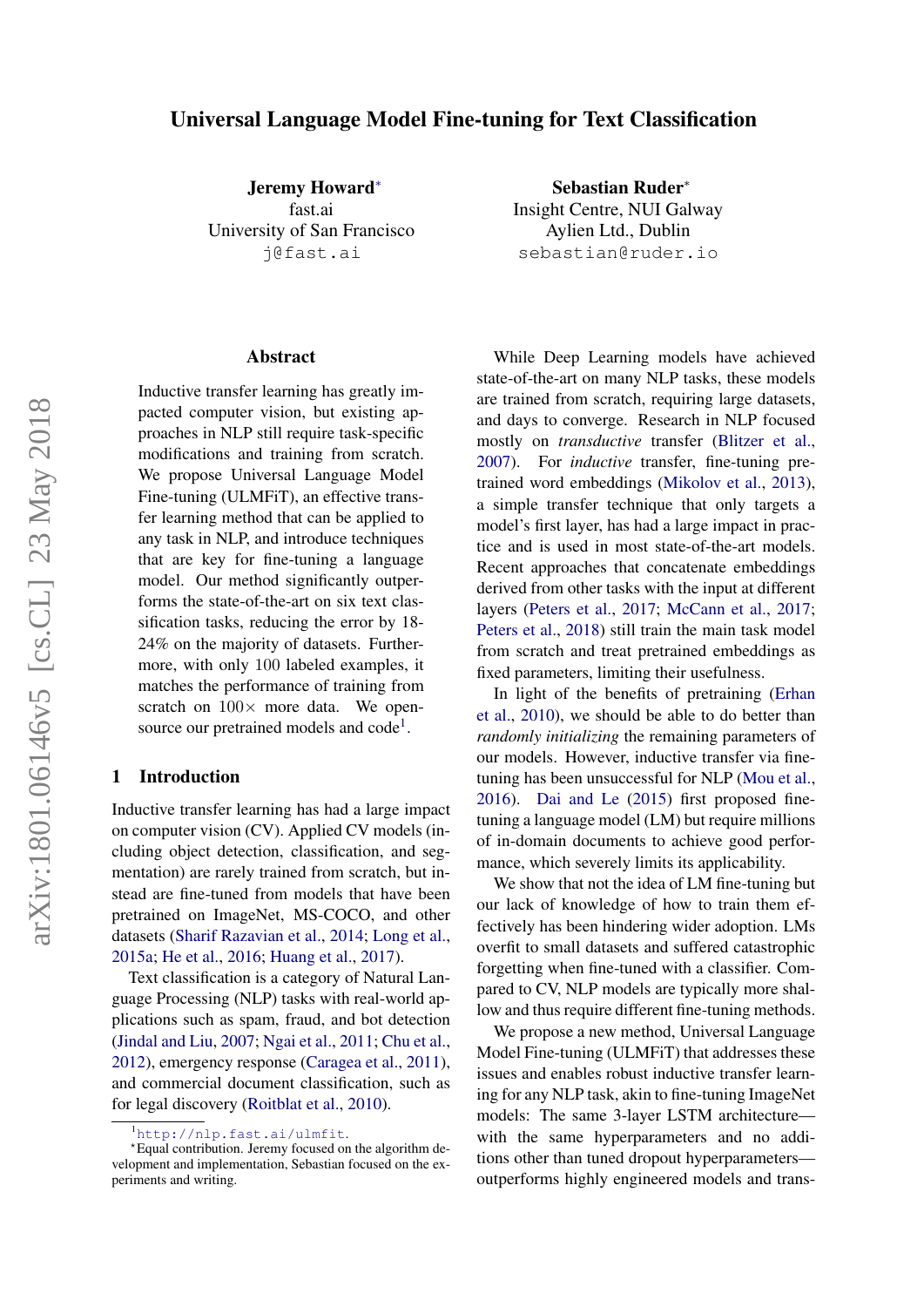fer learning approaches on six widely studied text classification tasks. On IMDb, with 100 labeled examples, ULMFiT matches the performance of training from scratch with  $10\times$  and—given 50k unlabeled examples—with  $100 \times$  more data.

Contributions Our contributions are the following: 1) We propose Universal Language Model Fine-tuning (ULMFiT), a method that can be used to achieve CV-like transfer learning for any task for NLP. 2) We propose *discriminative fine-tuning*, *slanted triangular learning rates*, and *gradual unfreezing*, novel techniques to retain previous knowledge and avoid catastrophic forgetting during fine-tuning. 3) We significantly outperform the state-of-the-art on six representative text classification datasets, with an error reduction of 18-24% on the majority of datasets. 4) We show that our method enables extremely sample-efficient transfer learning and perform an extensive ablation analysis. 5) We make the pretrained models and our code available to enable wider adoption.

# 2 Related work

Transfer learning in CV Features in deep neural networks in CV have been observed to transition from *general* to task-*specific* from the first to the last layer [\(Yosinski et al.,](#page-11-0) [2014\)](#page-11-0). For this reason, most work in CV focuses on transferring the first layers of the model [\(Long et al.,](#page-10-9) [2015b\)](#page-10-9). [Sharif Razavian et al.](#page-10-0) [\(2014\)](#page-10-0) achieve state-of-theart results using features of an ImageNet model as input to a simple classifier. In recent years, this approach has been superseded by fine-tuning either the last [\(Donahue et al.,](#page-9-8) [2014\)](#page-9-8) or several of the last layers of a pretrained model and leaving the remaining layers frozen [\(Long et al.,](#page-10-1) [2015a\)](#page-10-1).

Hypercolumns In NLP, only recently have methods been proposed that go beyond transferring word embeddings. The prevailing approach is to pretrain embeddings that capture additional context via other tasks. Embeddings at different levels are then used as features, concatenated either with the word embeddings or with the inputs at intermediate layers. This method is known as hypercolumns [\(Hariharan et al.,](#page-9-9) [2015\)](#page-9-9) in  $CV^2$  $CV^2$ and is used by [Peters et al.](#page-10-5) [\(2017\)](#page-10-5), [Peters et al.](#page-10-7) [\(2018\)](#page-10-7), [Wieting and Gimpel](#page-11-1) [\(2017\)](#page-11-1), [Conneau](#page-9-10)

[et al.](#page-9-10) [\(2017\)](#page-9-10), and [McCann et al.](#page-10-6) [\(2017\)](#page-10-6) who use language modeling, paraphrasing, entailment, and Machine Translation (MT) respectively for pretraining. Specifically, [Peters et al.](#page-10-7) [\(2018\)](#page-10-7) require engineered custom architectures, while we show state-of-the-art performance with the same basic architecture across a range of tasks. In CV, hypercolumns have been nearly entirely superseded by end-to-end fine-tuning [\(Long et al.,](#page-10-1) [2015a\)](#page-10-1).

Multi-task learning A related direction is multi-task learning (MTL) [\(Caruana,](#page-9-11) [1993\)](#page-9-11). This is the approach taken by [Rei](#page-10-10) [\(2017\)](#page-10-10) and [Liu et al.](#page-9-12) [\(2018\)](#page-9-12) who add a language modeling objective to the model that is trained jointly with the main task model. MTL requires the tasks to be trained from scratch every time, which makes it inefficient and often requires careful weighting of the task-specific objective functions [\(Chen et al.,](#page-9-13) [2017\)](#page-9-13).

Fine-tuning Fine-tuning has been used successfully to transfer between similar tasks, e.g. in QA [\(Min et al.,](#page-10-11) [2017\)](#page-10-11), for distantly supervised sentiment analysis [\(Severyn and Moschitti,](#page-10-12) [2015\)](#page-10-12), or MT domains [\(Sennrich et al.,](#page-10-13) [2015\)](#page-10-13) but has been shown to fail between unrelated ones [\(Mou et al.,](#page-10-8) [2016\)](#page-10-8). [Dai and Le](#page-9-7) [\(2015\)](#page-9-7) also fine-tune a language model, but overfit with 10k labeled examples and require millions of in-domain documents for good performance. In contrast, ULMFiT leverages general-domain pretraining and novel finetuning techniques to prevent overfitting even with only 100 labeled examples and achieves state-ofthe-art results also on small datasets.

# 3 Universal Language Model Fine-tuning

We are interested in the most general *inductive* transfer learning setting for NLP [\(Pan and Yang,](#page-10-14) [2010\)](#page-10-14): Given a static source task  $T_S$  and *any* target task  $\mathcal{T}_T$  with  $\mathcal{T}_S \neq \mathcal{T}_T$ , we would like to improve performance on  $\mathcal{T}_T$ . Language modeling can be seen as the ideal source task and a counterpart of ImageNet for NLP: It captures many facets of language relevant for downstream tasks, such as long-term dependencies [\(Linzen et al.,](#page-9-14) [2016\)](#page-9-14), hierarchical relations [\(Gulordava et al.,](#page-9-15) [2018\)](#page-9-15), and sentiment [\(Radford et al.,](#page-10-15) [2017\)](#page-10-15). In contrast to tasks like MT [\(McCann et al.,](#page-10-6) [2017\)](#page-10-6) and entailment [\(Conneau et al.,](#page-9-10) [2017\)](#page-9-10), it provides data in near-unlimited quantities for most domains and languages. Additionally, a pretrained LM can be easily adapted to the idiosyncrasies of a target

<span id="page-1-0"></span> $2A$  hypercolumn at a pixel in CV is the vector of activa[tions of all CNN units above that pixel. In analogy, a hyper](#page-9-10)[column for a word or sentence in NLP is the concatenation of](#page-9-10) [embeddings at different layers in a pretrained model.](#page-9-10)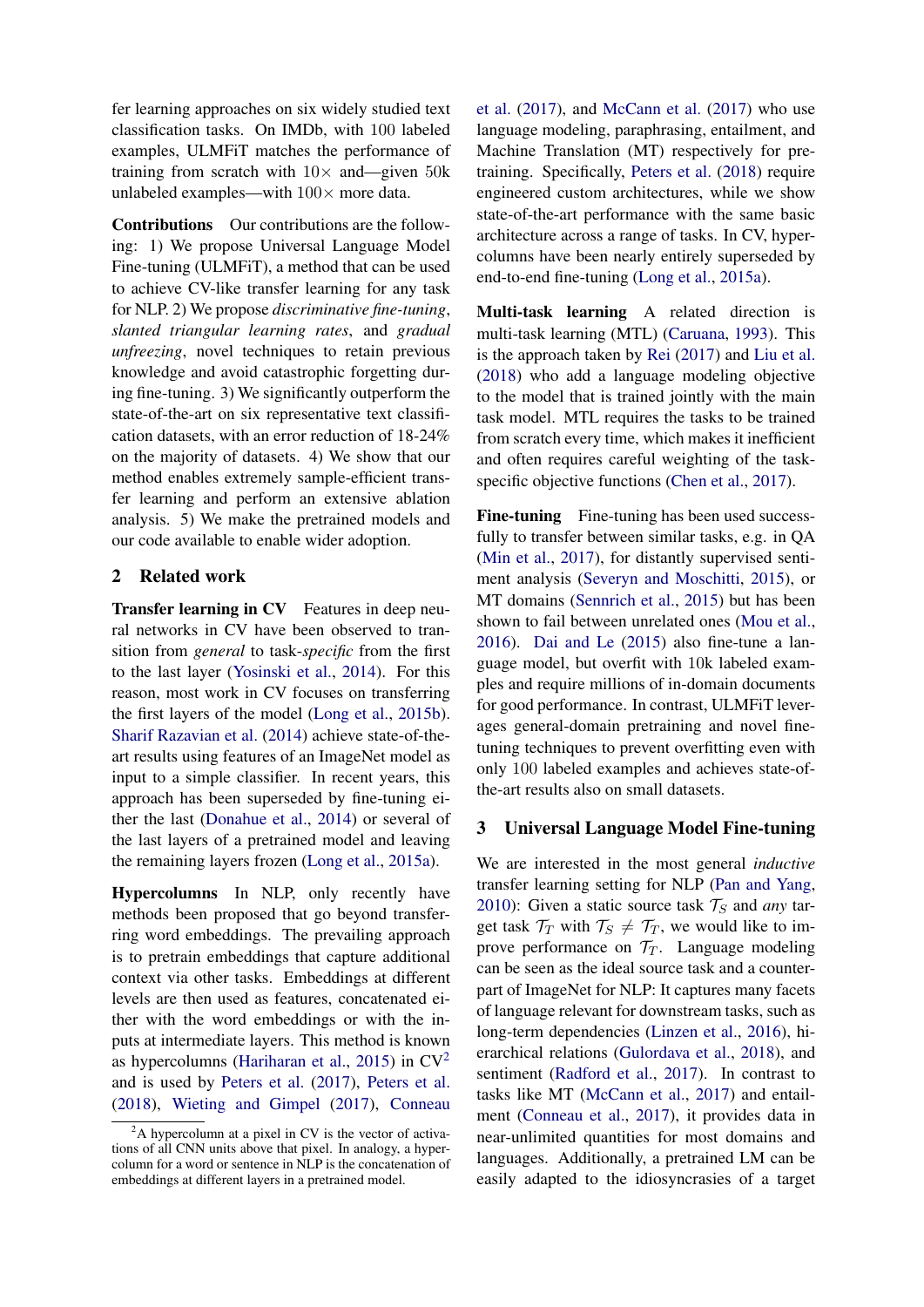<span id="page-2-0"></span>

Figure 1: ULMFiT consists of three stages: a) The LM is trained on a general-domain corpus to capture general features of the language in different layers. b) The full LM is fine-tuned on target task data using discriminative fine-tuning ('*Discr*') and slanted triangular learning rates (STLR) to learn task-specific features. c) The classifier is fine-tuned on the target task using gradual unfreezing, '*Discr*', and STLR to preserve low-level representations and adapt high-level ones (shaded: unfreezing stages; black: frozen).

task, which we show significantly improves performance (see Section [5\)](#page-6-0). Moreover, language modeling already is a key component of existing tasks such as MT and dialogue modeling. Formally, language modeling induces a hypothesis space  $H$  that should be useful for many other NLP tasks [\(Vapnik and Kotz,](#page-11-2) [1982;](#page-11-2) [Baxter,](#page-9-16) [2000\)](#page-9-16).

We propose Universal Language Model Finetuning (ULMFiT), which pretrains a language model (LM) on a large general-domain corpus and fine-tunes it on the target task using novel techniques. The method is *universal* in the sense that it meets these practical criteria: 1) It works across tasks varying in document size, number, and label type; 2) it uses a single architecture and training process; 3) it requires no custom feature engineering or preprocessing; and 4) it does not require additional in-domain documents or labels.

In our experiments, we use the state-of-theart language model AWD-LSTM [\(Merity et al.,](#page-10-16) [2017a\)](#page-10-16), a regular LSTM (with no attention, short-cut connections, or other sophisticated additions) with various tuned dropout hyperparameters. Analogous to CV, we expect that downstream performance can be improved by using higherperformance language models in the future.

ULMFiT consists of the following steps, which we show in Figure [1:](#page-2-0) a) General-domain LM pretraining  $(\S 3.1)$  $(\S 3.1)$ ; b) target task LM fine-tuning (§[3.2\)](#page-2-2); and c) target task classifier fine-tuning  $(\S3.3)$  $(\S3.3)$ . We discuss these in the following sections.

#### <span id="page-2-1"></span>3.1 General-domain LM pretraining

An ImageNet-like corpus for language should be large and capture general properties of language. We pretrain the language model on Wikitext-103 [\(Merity et al.,](#page-10-17) [2017b\)](#page-10-17) consisting of 28,595 preprocessed Wikipedia articles and 103 million words. Pretraining is most beneficial for tasks with small datasets and enables generalization even with 100 labeled examples. We leave the exploration of more diverse pretraining corpora to future work, but expect that they would boost performance. While this stage is the most expensive, it only needs to be performed once and improves performance and convergence of downstream models.

## <span id="page-2-2"></span>3.2 Target task LM fine-tuning

No matter how diverse the general-domain data used for pretraining is, the data of the target task will likely come from a different distribution. We thus fine-tune the LM on data of the target task. Given a pretrained general-domain LM, this stage converges faster as it only needs to adapt to the idiosyncrasies of the target data, and it allows us to train a robust LM even for small datasets. We propose *discriminative fine-tuning* and *slanted triangular learning rates* for fine-tuning the LM, which we introduce in the following.

Discriminative fine-tuning As different layers capture *different types of information* [\(Yosinski](#page-11-0) [et al.,](#page-11-0) [2014\)](#page-11-0), they should be fine-tuned to *different extents*. To this end, we propose a novel fine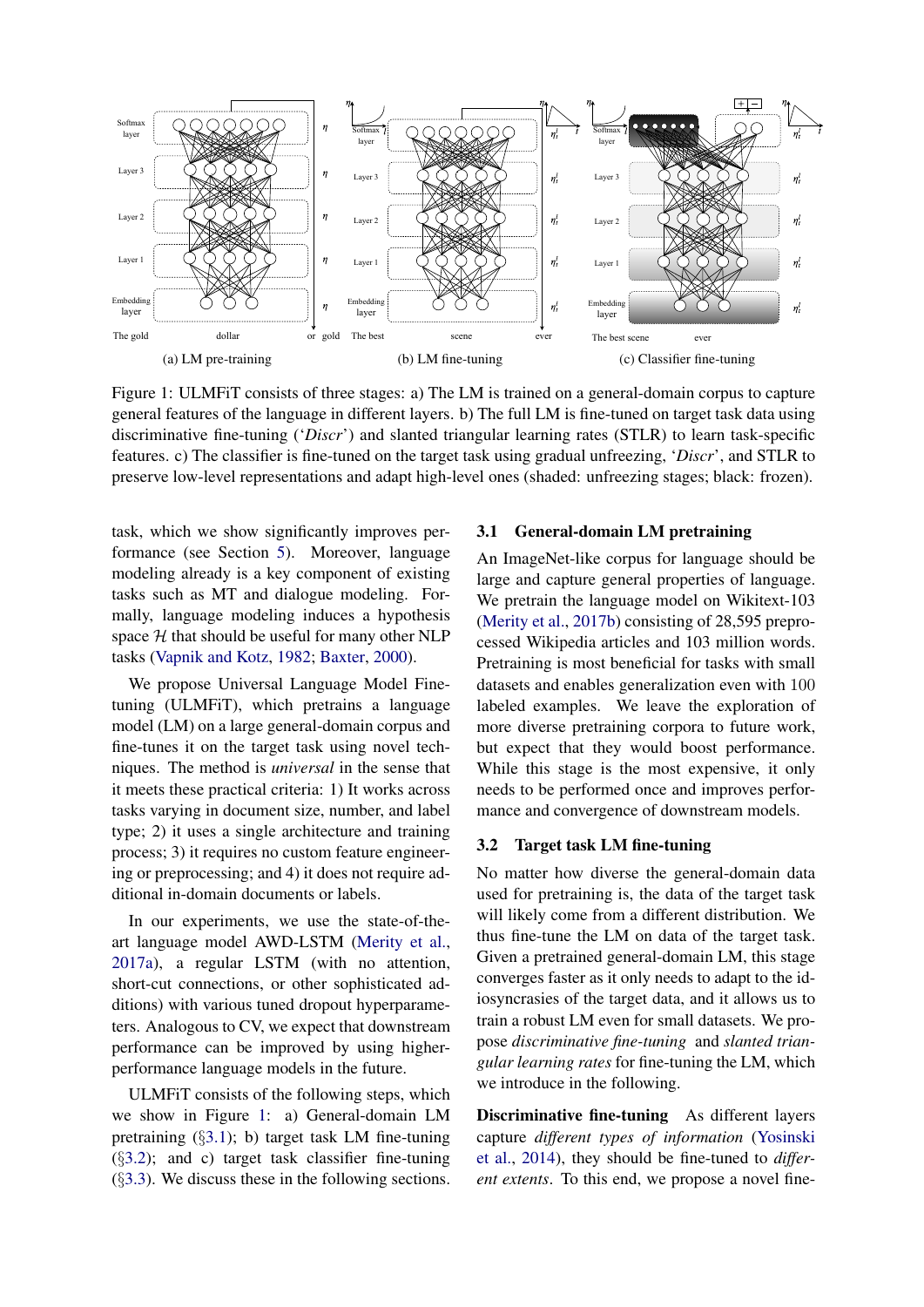tuning method, *discriminative fine-tuning*[3](#page-3-1) .

Instead of using the same learning rate for *all* layers of the model, discriminative fine-tuning allows us to tune *each* layer with different learning rates. For context, the regular stochastic gradient descent (SGD) update of a model's parameters  $\theta$  at time step  $t$  looks like the following [\(Ruder,](#page-10-18) [2016\)](#page-10-18):

$$
\theta_t = \theta_{t-1} - \eta \cdot \nabla_{\theta} J(\theta) \tag{1}
$$

where  $\eta$  is the learning rate and  $\nabla_{\theta}J(\theta)$  is the gradient with regard to the model's objective function. For discriminative fine-tuning, we split the parameters  $\theta$  into  $\{\theta^1, \dots, \theta^L\}$  where  $\theta^l$  contains the parameters of the model at the l-th layer and  $L$  is the number of layers of the model. Similarly, we obtain  $\{\eta^1, \ldots, \eta^L\}$  where  $\eta^l$  is the learning rate of the l-th layer.

The SGD update with discriminative finetuning is then the following:

$$
\theta_t^l = \theta_{t-1}^l - \eta^l \cdot \nabla_{\theta^l} J(\theta) \tag{2}
$$

We empirically found it to work well to first choose the learning rate  $\eta^L$  of the last layer by fine-tuning only the last layer and using  $\eta^{l-1}$  =  $\eta$ <sup>1</sup>/2.6 as the learning rate for lower layers.

Slanted triangular learning rates For adapting its parameters to task-specific features, we would like the model to quickly converge to a suitable region of the parameter space in the beginning of training and then refine its parameters. Using the same learning rate (LR) or an annealed learning rate throughout training is not the best way to achieve this behaviour. Instead, we propose *slanted triangular learning rates* (STLR), which first linearly increases the learning rate and then linearly decays it according to the following update schedule, which can be seen in Figure [2:](#page-3-2)

$$
cut = [T \cdot cut\_frac]
$$
\n
$$
p = \begin{cases} t/cut, & \text{if } t < cut\\ 1 - \frac{t-cut}{cut \cdot (1/cut, frac{-1})}, & \text{otherwise} \end{cases}
$$
\n
$$
\eta_t = \eta_{max} \cdot \frac{1 + p \cdot (ratio - 1)}{ratio}
$$

where  $T$  is the number of training iterations<sup>[4](#page-3-3)</sup>,  $cut\_frac$  is the fraction of iterations we increase the LR, cut is the iteration when we switch from increasing to decreasing the LR,  $p$  is the fraction of the number of iterations we have increased or will decrease the LR respectively, ratio specifies how much smaller the lowest LR is from the maximum LR  $\eta_{max}$ , and  $\eta_t$  is the learning rate at iteration t. We generally use  $cut\_frac = 0.1, ratio = 32$  and  $\eta_{max} = 0.01$ .

STLR modifies triangular learning rates [\(Smith,](#page-11-3) [2017\)](#page-11-3) with a short increase and a long decay pe-riod, which we found key for good performance.<sup>[5](#page-3-4)</sup> In Section [5,](#page-6-0) we compare against aggressive cosine annealing, a similar schedule that has recently been used to achieve state-of-the-art performance in CV [\(Loshchilov and Hutter,](#page-10-20) [2017\)](#page-10-20).[6](#page-3-5)

<span id="page-3-2"></span>

Figure 2: The slanted triangular learning rate schedule used for ULMFiT as a function of the number of training iterations.

## <span id="page-3-0"></span>3.3 Target task classifier fine-tuning

Finally, for fine-tuning the classifier, we augment the pretrained language model with two additional linear blocks. Following standard practice for CV classifiers, each block uses batch normalization [\(Ioffe and Szegedy,](#page-9-17) [2015\)](#page-9-17) and dropout, with ReLU activations for the intermediate layer and a softmax activation that outputs a probability distribution over target classes at the last layer. Note that the parameters in these task-specific classifier layers are the only ones that are learned from scratch. The first linear layer takes as the input the pooled last hidden layer states.

Concat pooling The signal in text classification tasks is often contained in a few words, which may

<span id="page-3-1"></span><sup>&</sup>lt;sup>3</sup> An unrelated method of the same name exists for deep Boltzmann machines [\(Salakhutdinov and Hinton,](#page-10-19) [2009\)](#page-10-19).

<span id="page-3-3"></span><sup>&</sup>lt;sup>4</sup>In other words, the number of epochs times the number of updates per epoch.

<span id="page-3-5"></span><span id="page-3-4"></span><sup>&</sup>lt;sup>5</sup>We also credit personal communication with the author.

 $6$ While [Loshchilov and Hutter](#page-10-20) [\(2017\)](#page-10-20) use multiple annealing cycles, we generally found one cycle to work best.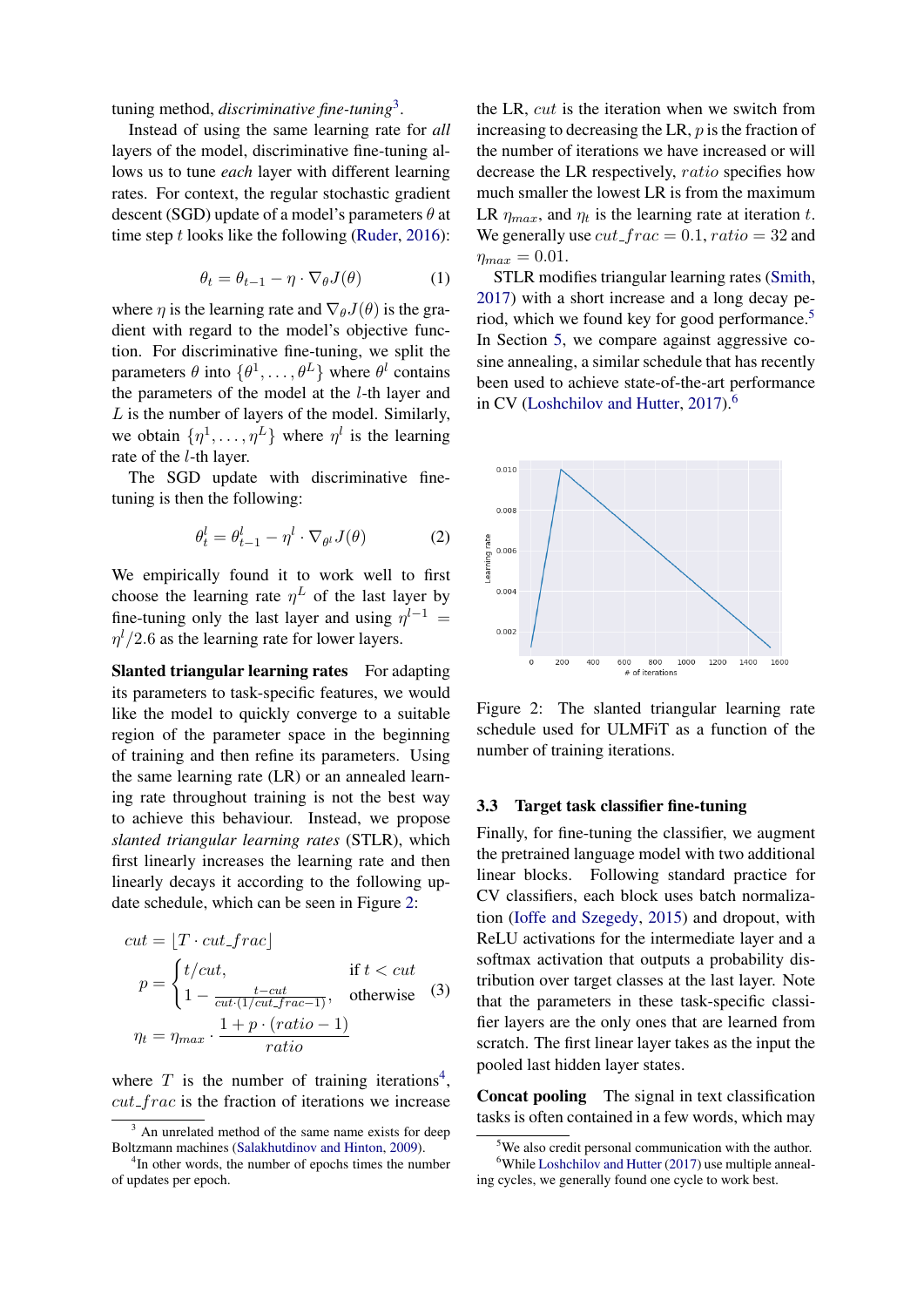occur anywhere in the document. As input documents can consist of hundreds of words, information may get lost if we only consider the last hidden state of the model. For this reason, we concatenate the hidden state at the last time step  $h_T$ of the document with both the max-pooled and the mean-pooled representation of the hidden states over as many time steps as fit in GPU memory  $H = \{h_1, \ldots, h_T\}$ :

$$
\mathbf{h}_c = [\mathbf{h}_T, \texttt{maxpool}(\mathbf{H}), \texttt{meanpool}(\mathbf{H})] \quad (4)
$$

where [] is concatenation.

Fine-tuning the target classifier is the most critical part of the transfer learning method. Overly aggressive fine-tuning will cause catastrophic forgetting, eliminating the benefit of the information captured through language modeling; too cautious fine-tuning will lead to slow convergence (and resultant overfitting). Besides discriminative finetuning and triangular learning rates, we propose *gradual unfreezing* for fine-tuning the classifier.

Gradual unfreezing Rather than fine-tuning all layers at once, which risks catastrophic forgetting, we propose to gradually unfreeze the model starting from the last layer as this contains the *least general* knowledge [\(Yosinski et al.,](#page-11-0) [2014\)](#page-11-0): We first unfreeze the last layer and fine-tune all unfrozen layers for one epoch. We then unfreeze the next lower frozen layer and repeat, until we finetune all layers until convergence at the last iteration. This is similar to '*chain-thaw*' [\(Felbo et al.,](#page-9-18) [2017\)](#page-9-18), except that we add a layer at a time to the set of 'thawed' layers, rather than only training a single layer at a time.

While discriminative fine-tuning, slanted triangular learning rates, and gradual unfreezing all are beneficial on their own, we show in Section [5](#page-6-0) that they complement each other and enable our method to perform well across diverse datasets.

BPTT for Text Classification (BPT3C) Language models are trained with backpropagation through time (BPTT) to enable gradient propagation for large input sequences. In order to make fine-tuning a classifier for large documents feasible, we propose BPTT for Text Classification (BPT3C): We divide the document into fixedlength batches of size b. At the beginning of each batch, the model is initialized with the final state of the previous batch; we keep track of the hidden states for mean and max-pooling; gradients

<span id="page-4-0"></span>

| Dataset     | <b>Type</b> | # classes                   | # examples       |
|-------------|-------------|-----------------------------|------------------|
| TREC-6      | Question    | 6                           | 5.5k             |
| <b>IMDb</b> | Sentiment   | $\mathcal{D}_{\mathcal{L}}$ | 25k              |
| Yelp-bi     | Sentiment   | $\mathcal{D}_{\mathcal{L}}$ | 560 <sub>k</sub> |
| Yelp-full   | Sentiment   | 5                           | 650k             |
| AG          | Topic       | 4                           | 120k             |
| DBpedia     | Topic       | 14                          | 560 <sub>k</sub> |

Table 1: Text classification datasets and tasks with number of classes and training examples.

are back-propagated to the batches whose hidden states contributed to the final prediction. In practice, we use variable length backpropagation sequences [\(Merity et al.,](#page-10-16) [2017a\)](#page-10-16).

Bidirectional language model Similar to existing work [\(Peters et al.,](#page-10-5) [2017,](#page-10-5) [2018\)](#page-10-7), we are not limited to fine-tuning a unidirectional language model. For all our experiments, we pretrain both a forward and a backward LM. We fine-tune a classifier for each LM independently using BPT3C and average the classifier predictions.

## 4 Experiments

While our approach is equally applicable to sequence labeling tasks, we focus on text classification tasks in this work due to their important realworld applications.

#### 4.1 Experimental setup

Datasets and tasks We evaluate our method on six widely-studied datasets, with varying numbers of documents and varying document length, used by state-of-the-art text classification and transfer learning approaches [\(Johnson and Zhang,](#page-9-19) [2017;](#page-9-19) [McCann et al.,](#page-10-6) [2017\)](#page-10-6) as instances of three common text classification tasks: sentiment analysis, question classification, and topic classification. We show the statistics for each dataset and task in Table [1.](#page-4-0)

Sentiment Analysis For sentiment analysis, we evaluate our approach on the binary movie review IMDb dataset [\(Maas et al.,](#page-10-21) [2011\)](#page-10-21) and on the binary and five-class version of the Yelp review dataset compiled by [Zhang et al.](#page-11-4) [\(2015\)](#page-11-4).

Question Classification We use the six-class version of the small TREC dataset [\(Voorhees and](#page-11-5) [Tice,](#page-11-5) [1999\)](#page-11-5) dataset of open-domain, fact-based questions divided into broad semantic categories.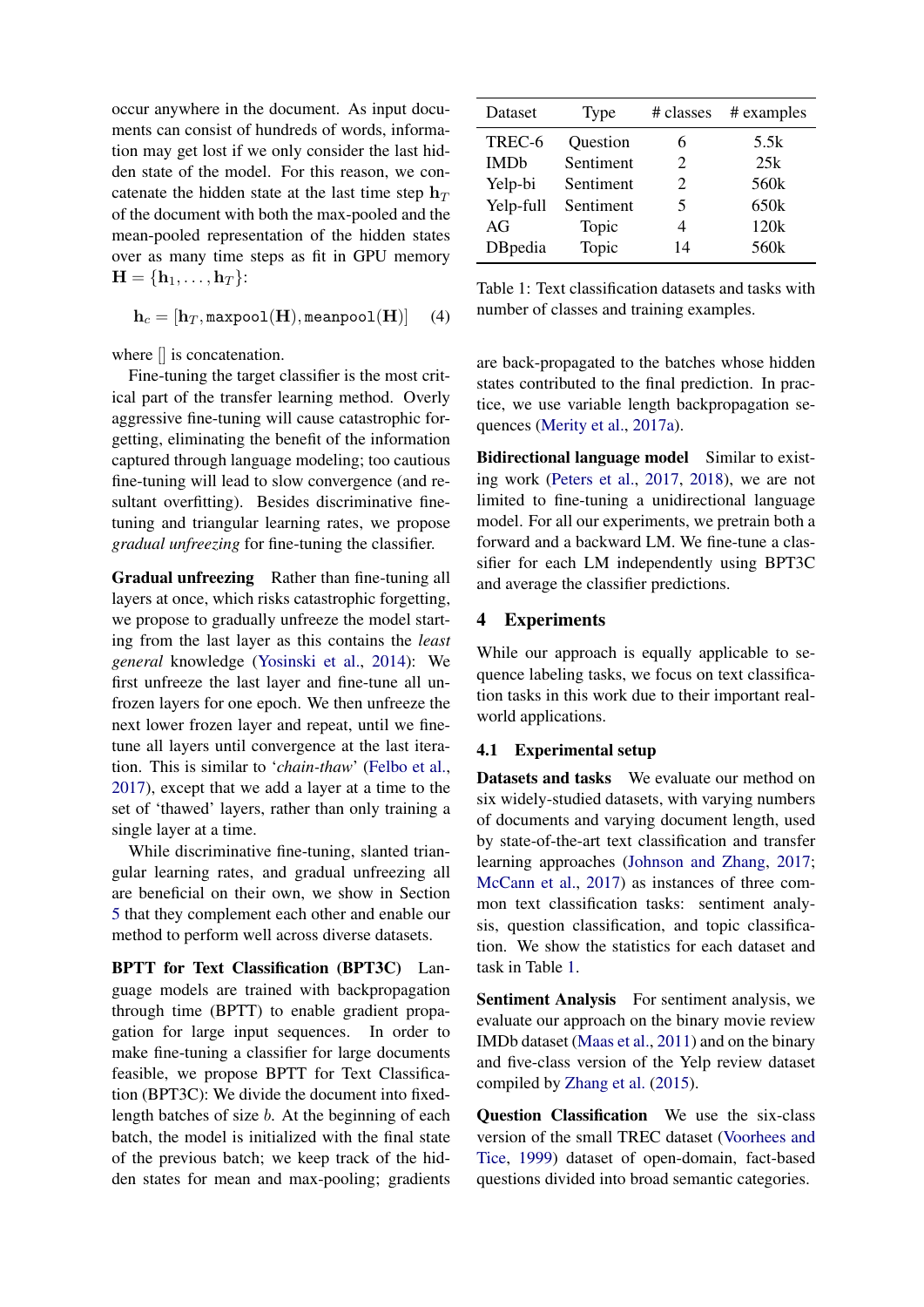<span id="page-5-1"></span>

| Model                                       | Test          | Model                                                           | Test |
|---------------------------------------------|---------------|-----------------------------------------------------------------|------|
| CoVe (McCann et al., 2017)                  |               | 8.2 $\circ$ CoVe (McCann et al., 2017)                          | 4.2  |
| $\approx$ oh-LSTM (Johnson and Zhang, 2016) |               | 5.9 $\overrightarrow{Q}$ TBCNN (Mou et al., 2015)               | 4.0  |
| $\geq$ Virtual (Miyato et al., 2016)        |               | 5.9 $\stackrel{\text{H}}{\approx}$ LSTM-CNN (Zhou et al., 2016) | 3.9  |
| <b>ULMFiT</b> (ours)                        | $4.6^{\circ}$ | ULMFiT (ours)                                                   | 3.6  |

<span id="page-5-2"></span>Table 2: Test error rates (%) on two text classification datasets used by [McCann et al.](#page-10-6) [\(2017\)](#page-10-6).

|                                     | AG   | DB pedia Yelp-bi |      | Yelp-full |
|-------------------------------------|------|------------------|------|-----------|
| Char-level CNN (Zhang et al., 2015) | 9.51 | 1.55             | 4.88 | 37.95     |
| CNN (Johnson and Zhang, 2016)       |      | 0.84             | 2.90 | 32.39     |
| DPCNN (Johnson and Zhang, 2017)     | 6.87 | 0.88             | 2.64 | 30.58     |
| ULMFiT (ours)                       | 5.01 | 0.80             | 2.16 | 29.98     |

Table 3: Test error rates (%) on text classification datasets used by [Johnson and Zhang](#page-9-19) [\(2017\)](#page-9-19).

Topic classification For topic classification, we evaluate on the large-scale AG news and DBpedia ontology datasets created by [Zhang et al.](#page-11-4) [\(2015\)](#page-11-4).

Pre-processing We use the same pre-processing as in earlier work [\(Johnson and Zhang,](#page-9-19) [2017;](#page-9-19) [Mc-](#page-10-6)[Cann et al.,](#page-10-6) [2017\)](#page-10-6). In addition, to allow the language model to capture aspects that might be relevant for classification, we add special tokens for upper-case words, elongation, and repetition.

Hyperparameters We are interested in a model that performs robustly across a diverse set of tasks. To this end, if not mentioned otherwise, we use the same set of hyperparameters across tasks, which we tune on the IMDb validation set. We use the AWD-LSTM language model [\(Merity et al.,](#page-10-16) [2017a\)](#page-10-16) with an embedding size of 400, 3 layers, 1150 hidden activations per layer, and a BPTT batch size of 70. We apply dropout of 0.4 to layers, 0.3 to RNN layers, 0.4 to input embedding layers, 0.05 to embedding layers, and weight dropout of 0.5 to the RNN hidden-to-hidden matrix. The classifier has a hidden layer of size 50. We use Adam with  $\beta_1 = 0.7$  instead of the default  $\beta_1 = 0.9$  and  $\beta_2 = 0.99$ , similar to [\(Dozat](#page-9-21) [and Manning,](#page-9-21) [2017\)](#page-9-21). We use a batch size of 64, a base learning rate of 0.004 and 0.01 for finetuning the LM and the classifier respectively, and tune the number of epochs on the validation set of each task<sup>[7](#page-5-0)</sup>. We otherwise use the same practices

used in [\(Merity et al.,](#page-10-16) [2017a\)](#page-10-16).

Baselines and comparison models For each task, we compare against the current state-of-theart. For the IMDb and TREC-6 datasets, we compare against CoVe [\(McCann et al.,](#page-10-6) [2017\)](#page-10-6), a stateof-the-art transfer learning method for NLP. For the AG, Yelp, and DBpedia datasets, we compare against the state-of-the-art text categorization method by [Johnson and Zhang](#page-9-19) [\(2017\)](#page-9-19).

## 4.2 Results

For consistency, we report all results as error rates (lower is better). We show the test error rates on the IMDb and TREC-6 datasets used by [Mc-](#page-10-6)[Cann et al.](#page-10-6) [\(2017\)](#page-10-6) in Table [2.](#page-5-1) Our method outperforms both CoVe, a state-of-the-art transfer learning method based on hypercolumns, as well as the state-of-the-art on both datasets. On IMDb, we reduce the error dramatically by 43.9% and 22% with regard to CoVe and the state-of-the-art respectively. This is promising as the existing stateof-the-art requires complex architectures [\(Peters](#page-10-7) [et al.,](#page-10-7) [2018\)](#page-10-7), multiple forms of attention [\(McCann](#page-10-6) [et al.,](#page-10-6) [2017\)](#page-10-6) and sophisticated embedding schemes [\(Johnson and Zhang,](#page-9-20) [2016\)](#page-9-20), while our method employs a regular LSTM with dropout. We note that the language model fine-tuning approach of [Dai and Le](#page-9-7) [\(2015\)](#page-9-7) only achieves an error of 7.64 vs. 4.6 for our method on IMDb, demonstrating the benefit of transferring knowledge from a large ImageNet-like corpus using our fine-tuning techniques. IMDb in particular is reflective of realworld datasets: Its documents are generally a few

<span id="page-5-0"></span> $7$ On small datasets such as TREC-6, we fine-tune the LM only for 15 epochs without overfitting, while we can fine-tune longer on larger datasets. We found 50 epochs to be a good default for fine-tuning the classifier.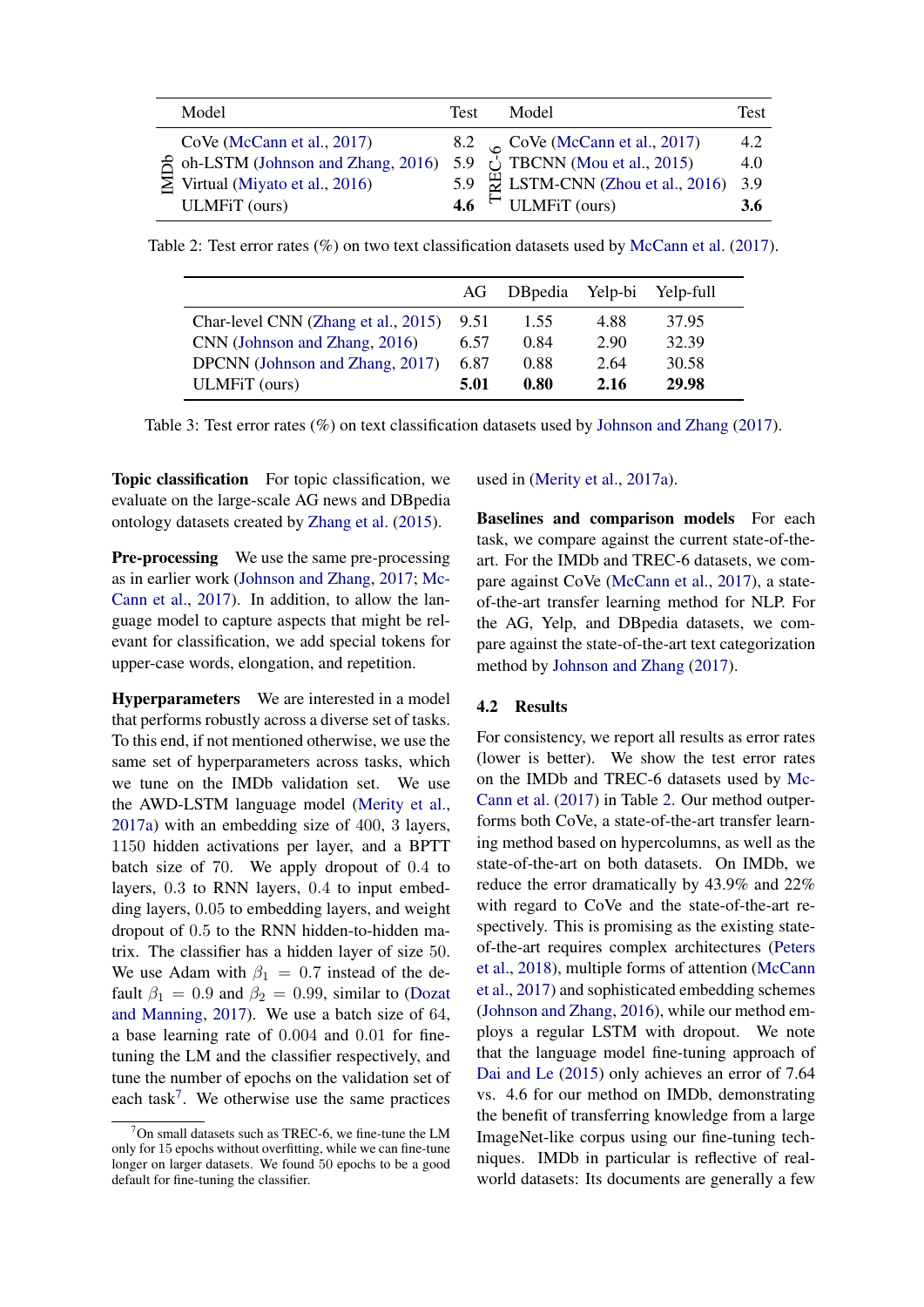<span id="page-6-1"></span>

Figure 3: Validation error rates for supervised and semi-supervised ULMFiT vs. training from scratch with different numbers of training examples on IMDb, TREC-6, and AG (from left to right).

paragraphs long—similar to emails (e.g for legal discovery) and online comments (e.g for community management); and sentiment analysis is similar to many commercial applications, e.g. product response tracking and support email routing.

On TREC-6, our improvement—similar as the improvements of state-of-the-art approaches—is not statistically significant, due to the small size of the 500-examples test set. Nevertheless, the competitive performance on TREC-6 demonstrates that our model performs well across different dataset sizes and can deal with examples that range from single sentences—in the case of TREC-6 to several paragraphs for IMDb. Note that despite pretraining on more than two orders of magnitude less data than the 7 million sentence pairs used by [McCann et al.](#page-10-6) [\(2017\)](#page-10-6), we consistently outperform their approach on both datasets.

We show the test error rates on the larger AG, DBpedia, Yelp-bi, and Yelp-full datasets in Table [3.](#page-5-2) Our method again outperforms the state-ofthe-art significantly. On AG, we observe a similarly dramatic error reduction by 23.7% compared to the state-of-the-art. On DBpedia, Yelp-bi, and Yelp-full, we reduce the error by 4.8%, 18.2%, 2.0% respectively.

## <span id="page-6-0"></span>5 Analysis

In order to assess the impact of each contribution, we perform a series of analyses and ablations. We run experiments on three corpora, IMDb, TREC-6, and AG that are representative of different tasks, genres, and sizes. For all experiments, we split off 10% of the training set and report error rates on this validation set with unidirectional LMs. We fine-tune the classifier for 50 epochs and train all methods but ULMFiT with early stopping.

Low-shot learning One of the main benefits of transfer learning is being able to train a model for

<span id="page-6-2"></span>

| Pretraining         | <b>IMDb</b> | TREC-6 | $A$ $\ddot{t}$ |
|---------------------|-------------|--------|----------------|
| Without pretraining | 5.63        | 10.67  | 5.52           |
| With pretraining    | 5.00        | 5.69   | 5.38           |

Table 4: Validation error rates for ULMFiT with and without pretraining.

a task with a small number of labels. We evaluate ULMFiT on different numbers of labeled examples in two settings: only labeled examples are used for LM fine-tuning ('*supervised*'); and all task data is available and can be used to fine-tune the LM ('*semi-supervised*'). We compare ULM-FiT to training from scratch—which is necessary for hypercolumn-based approaches. We split off balanced fractions of the training data, keep the validation set fixed, and use the same hyperparameters as before. We show the results in Figure [3.](#page-6-1)

On IMDb and AG, supervised ULMFiT with only 100 labeled examples matches the performance of training from scratch with  $10\times$  and  $20\times$ more data respectively, clearly demonstrating the benefit of general-domain LM pretraining. If we allow ULMFiT to also utilize unlabeled examples (50k for IMDb, 100k for AG), at 100 labeled examples, we match the performance of training from scratch with  $50\times$  and  $100\times$  more data on AG and IMDb respectively. On TREC-6, ULMFiT significantly improves upon training from scratch; as examples are shorter and fewer, supervised and semi-supervised ULMFiT achieve similar results.

Impact of pretraining We compare using no pretraining with pretraining on WikiText-103 [\(Merity et al.,](#page-10-17) [2017b\)](#page-10-17) in Table [4.](#page-6-2) Pretraining is most useful for small and medium-sized datasets, which are most common in commercial applications. However, even for large datasets, pretraining improves performance.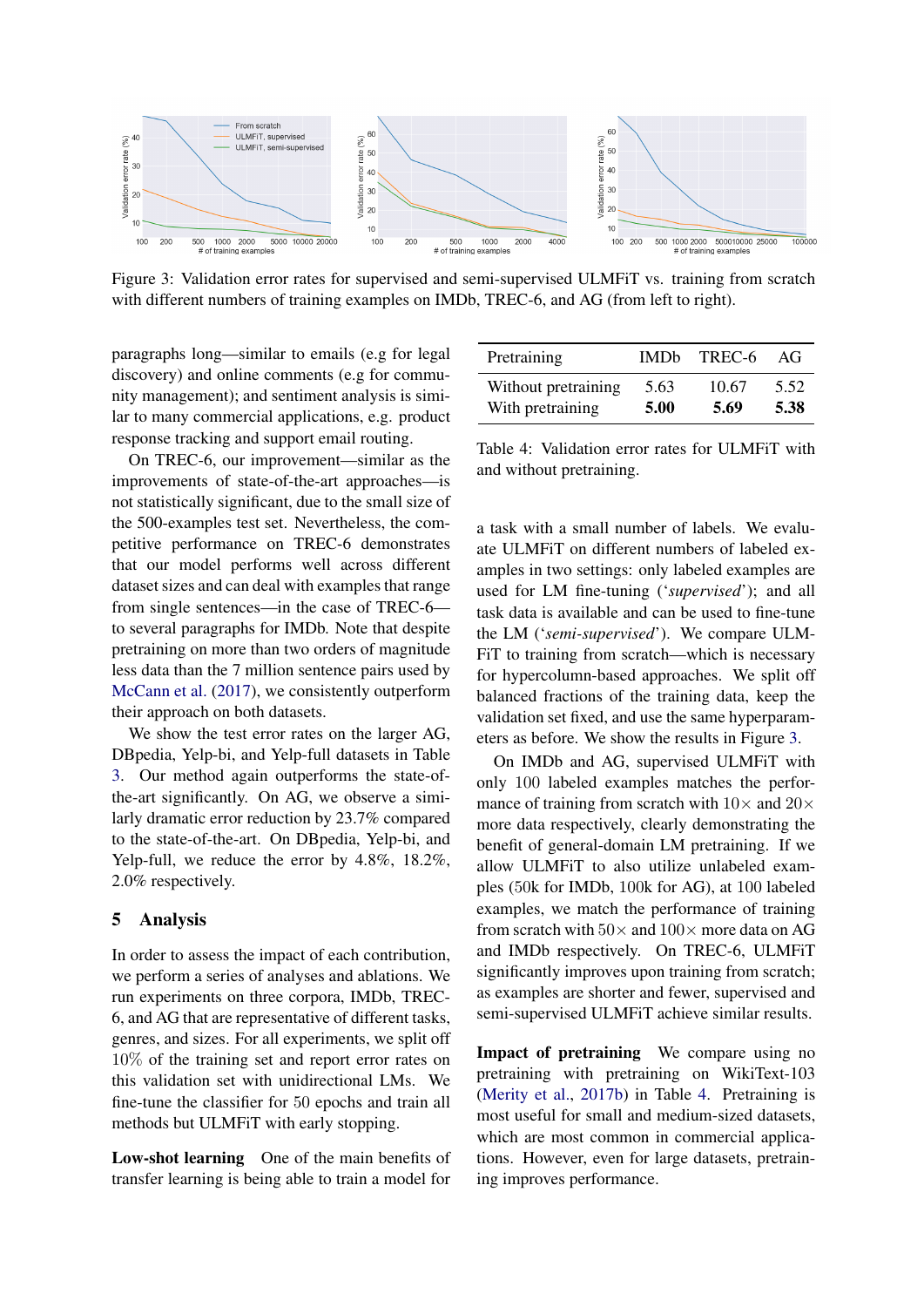<span id="page-7-1"></span>

| I M         |      | IMDb TREC-6 | $A$ $\ddot{t}$ |
|-------------|------|-------------|----------------|
| Vanilla LM  | 5.98 | 7.41        | 5.76           |
| AWD-LSTM LM | 5.00 | 5.69        | 5.38           |

Table 5: Validation error rates for ULMFiT with a vanilla LM and the AWD-LSTM LM.

<span id="page-7-2"></span>

| LM fine-tuning        | <b>IMDb</b> | TREC-6 | $A$ $\ddot{I}$ |
|-----------------------|-------------|--------|----------------|
| No LM fine-tuning     | 6.99        | 6.38   | 6.09           |
| Full                  | 5.86        | 6.54   | 5.61           |
| $Full + discr$        | 5.55        | 6.36   | 5.47           |
| $Full + discr + stlr$ | 5.00        | 5.69   | 5.38           |

Table 6: Validation error rates for ULMFiT with different variations of LM fine-tuning.

Impact of LM quality In order to gauge the importance of choosing an appropriate LM, we compare a vanilla LM with the same hyperparameters without any dropout $8$  with the AWD-LSTM LM with tuned dropout parameters in Table [5.](#page-7-1) Using our fine-tuning techniques, even a regular LM reaches surprisingly good performance on the larger datasets. On the smaller TREC-6, a vanilla LM without dropout runs the risk of overfitting, which decreases performance.

Impact of LM fine-tuning We compare no finetuning against fine-tuning the full model [\(Erhan](#page-9-6) [et al.,](#page-9-6) [2010\)](#page-9-6) ('*Full*'), the most commonly used fine-tuning method, with and without discriminative fine-tuning ('*Discr*') and slanted triangular learning rates ('*Stlr*') in Table [6.](#page-7-2) Fine-tuning the LM is most beneficial for larger datasets. '*Discr*' and '*Stlr*' improve performance across all three datasets and are necessary on the smaller TREC-6, where regular fine-tuning is not beneficial.

Impact of classifier fine-tuning We compare training from scratch, fine-tuning the full model ('*Full*'), only fine-tuning the last layer ('*Last*') [\(Donahue et al.,](#page-9-8) [2014\)](#page-9-8), '*Chain-thaw*' [\(Felbo et al.,](#page-9-18) [2017\)](#page-9-18), and gradual unfreezing ('*Freez*'). We furthermore assess the importance of discriminative fine-tuning ('*Discr*') and slanted triangular learning rates ('*Stlr*'). We compare the latter to an alternative, aggressive cosine annealing schedule ('*Cos*') [\(Loshchilov and Hutter,](#page-10-20) [2017\)](#page-10-20). We use a learning rate  $\eta^L = 0.01$  for '*Discr*', learning rates

<span id="page-7-3"></span>

| Classifier fine-tuning | <b>IMDb</b> | TREC-6 | AG   |
|------------------------|-------------|--------|------|
| From scratch           | 9.93        | 13.36  | 6.81 |
| Full                   | 6.87        | 6.86   | 5.81 |
| $Full + discr$         | 5.57        | 6.21   | 5.62 |
| Last                   | 6.49        | 16.09  | 8.38 |
| Chain-thaw             | 5.39        | 6.71   | 5.90 |
| Freez                  | 6.37        | 6.86   | 5.81 |
| $Freez + discr$        | 5.39        | 5.86   | 6.04 |
| $Freez + stlr$         | 5.04        | 6.02   | 5.35 |
| $Freez + cos$          | 5.70        | 6.38   | 5.29 |
| $Freez + discr + str$  | 5.00        | 5.69   | 5.38 |

Table 7: Validation error rates for ULMFiT with different methods to fine-tune the classifier.

of 0.001 and 0.0001 for the last and all other layers respectively for '*Chain-thaw*' as in [\(Felbo et al.,](#page-9-18) [2017\)](#page-9-18), and a learning rate of 0.001 otherwise. We show the results in Table [7.](#page-7-3)

Fine-tuning the classifier significantly improves over training from scratch, particularly on the small TREC-6. '*Last*', the standard fine-tuning method in CV, severely underfits and is never able to lower the training error to 0. '*Chainthaw*' achieves competitive performance on the smaller datasets, but is outperformed significantly on the large AG. '*Freez*' provides similar performance as '*Full*'. '*Discr*' consistently boosts the performance of '*Full*' and '*Freez*', except for the large AG. Cosine annealing is competitive with slanted triangular learning rates on large data, but under-performs on smaller datasets. Finally, full ULMFiT classifier fine-tuning (bottom row) achieves the best performance on IMDB and TREC-6 and competitive performance on AG. Importantly, ULMFiT is the only method that shows excellent performance across the board—and is therefore the only *universal* method.

Classifier fine-tuning behavior While our results demonstrate that *how* we fine-tune the classifier makes a significant difference, fine-tuning for inductive transfer is currently under-explored in NLP as it mostly has been thought to be unhelpful [\(Mou et al.,](#page-10-8) [2016\)](#page-10-8). To better understand the fine-tuning behavior of our model, we compare the validation error of the classifier fine-tuned with ULMFiT and '*Full*' during training in Figure [4.](#page-8-0)

On all datasets, fine-tuning the full model leads to the lowest error comparatively early in training, e.g. already after the first epoch on IMDb.

<span id="page-7-0"></span> $8$ To avoid overfitting, we only train the vanilla LM classifier for 5 epochs and keep dropout of 0.4 in the classifier.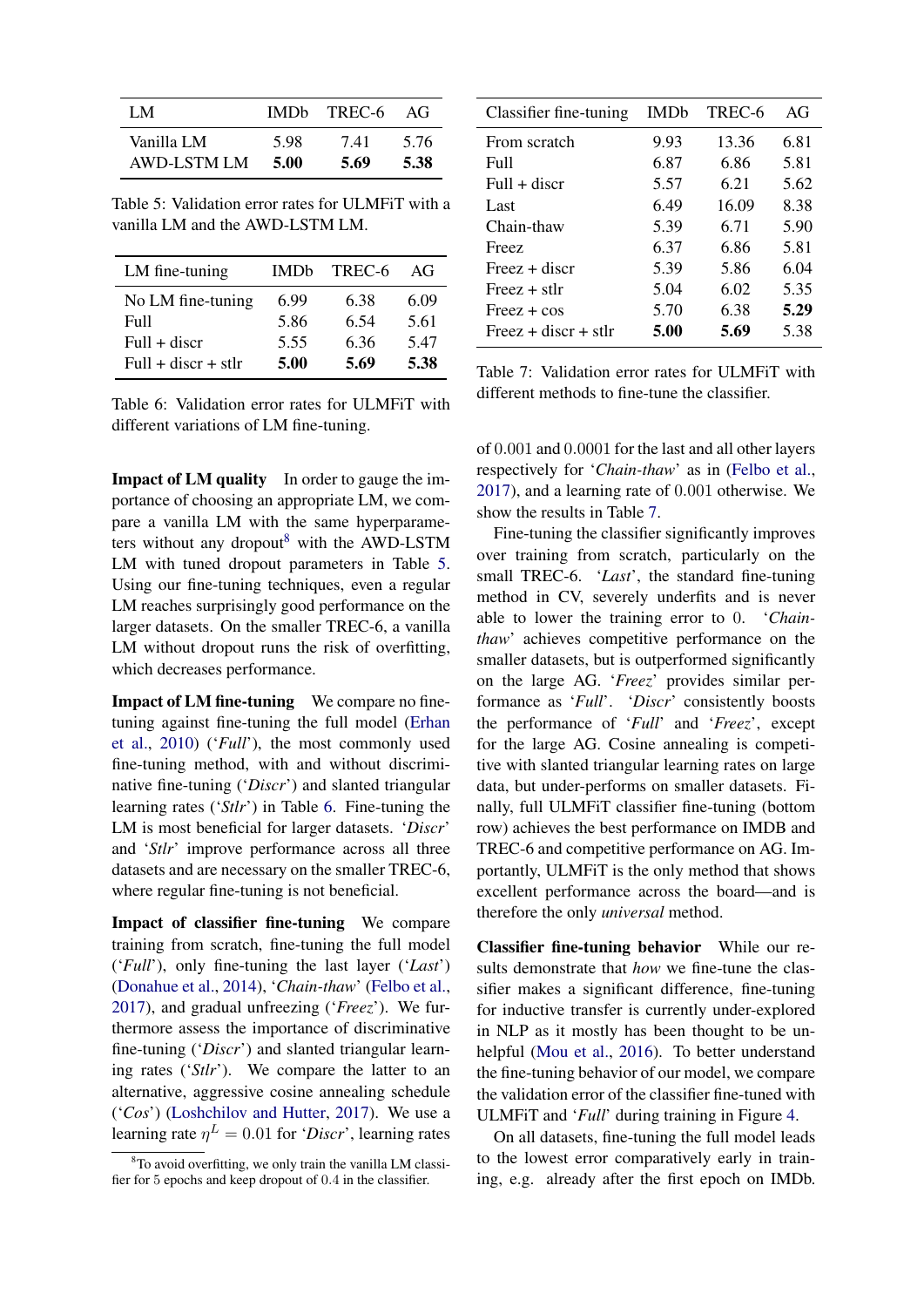<span id="page-8-0"></span>

Figure 4: Validation error rate curves for finetuning the classifier with ULMFiT and '*Full*' on IMDb, TREC-6, and AG (top to bottom).

The error then increases as the model starts to overfit and knowledge captured through pretraining is lost. In contrast, ULMFiT is more stable and suffers from no such catastrophic forgetting; performance remains similar or improves until late epochs, which shows the positive effect of the learning rate schedule.

Impact of bidirectionality At the cost of training a second model, ensembling the predictions of a forward and backwards LM-classifier brings a performance boost of around 0.5–0.7. On IMDb we lower the test error from 5.30 of a single model to 4.58 for the bidirectional model.

## 6 Discussion and future directions

While we have shown that ULMFiT can achieve state-of-the-art performance on widely used text classification tasks, we believe that language model fine-tuning will be particularly useful in the following settings compared to existing transfer learning approaches [\(Conneau et al.,](#page-9-10) [2017;](#page-9-10) [Mc-](#page-10-6)[Cann et al.,](#page-10-6) [2017;](#page-10-6) [Peters et al.,](#page-10-7) [2018\)](#page-10-7): a) NLP for non-English languages, where training data for supervised pretraining tasks is scarce; b) new NLP tasks where no state-of-the-art architecture exists; and c) tasks with limited amounts of labeled data (and some amounts of unlabeled data).

Given that transfer learning and particularly fine-tuning for NLP is under-explored, many future directions are possible. One possible direction is to improve language model pretraining and fine-tuning and make them more scalable: for ImageNet, predicting far fewer classes only incurs a small performance drop [\(Huh et al.,](#page-9-22) [2016\)](#page-9-22), while recent work shows that an alignment between source and target task label sets is important [\(Mahajan et al.,](#page-10-24) [2018\)](#page-10-24)—focusing on predicting a subset of words such as the most frequent ones might retain most of the performance while speeding up training. Language modeling can also be augmented with additional tasks in a multi-task learning fashion [\(Caruana,](#page-9-11) [1993\)](#page-9-11) or enriched with additional supervision, e.g. syntax-sensitive dependencies [\(Linzen et al.,](#page-9-14) [2016\)](#page-9-14) to create a model that is more general or better suited for certain downstream tasks, ideally in a weakly-supervised manner to retain its universal properties.

Another direction is to apply the method to novel tasks and models. While an extension to sequence labeling is straightforward, other tasks with more complex interactions such as entailment or question answering may require novel ways to pretrain and fine-tune. Finally, while we have provided a series of analyses and ablations, more studies are required to better understand what knowledge a pretrained language model captures, how this changes during fine-tuning, and what information different tasks require.

# 7 Conclusion

We have proposed ULMFiT, an effective and extremely sample-efficient transfer learning method that can be applied to any NLP task. We have also proposed several novel fine-tuning techniques that in conjunction prevent catastrophic forgetting and enable robust learning across a diverse range of tasks. Our method significantly outperformed existing transfer learning techniques and the stateof-the-art on six representative text classification tasks. We hope that our results will catalyze new developments in transfer learning for NLP.

## Acknowledgments

We thank the anonymous reviewers for their valuable feedback. Sebastian is supported by Irish Research Council Grant Number EBPPG/2014/30 and Science Foundation Ireland Grant Number SFI/12/RC/2289.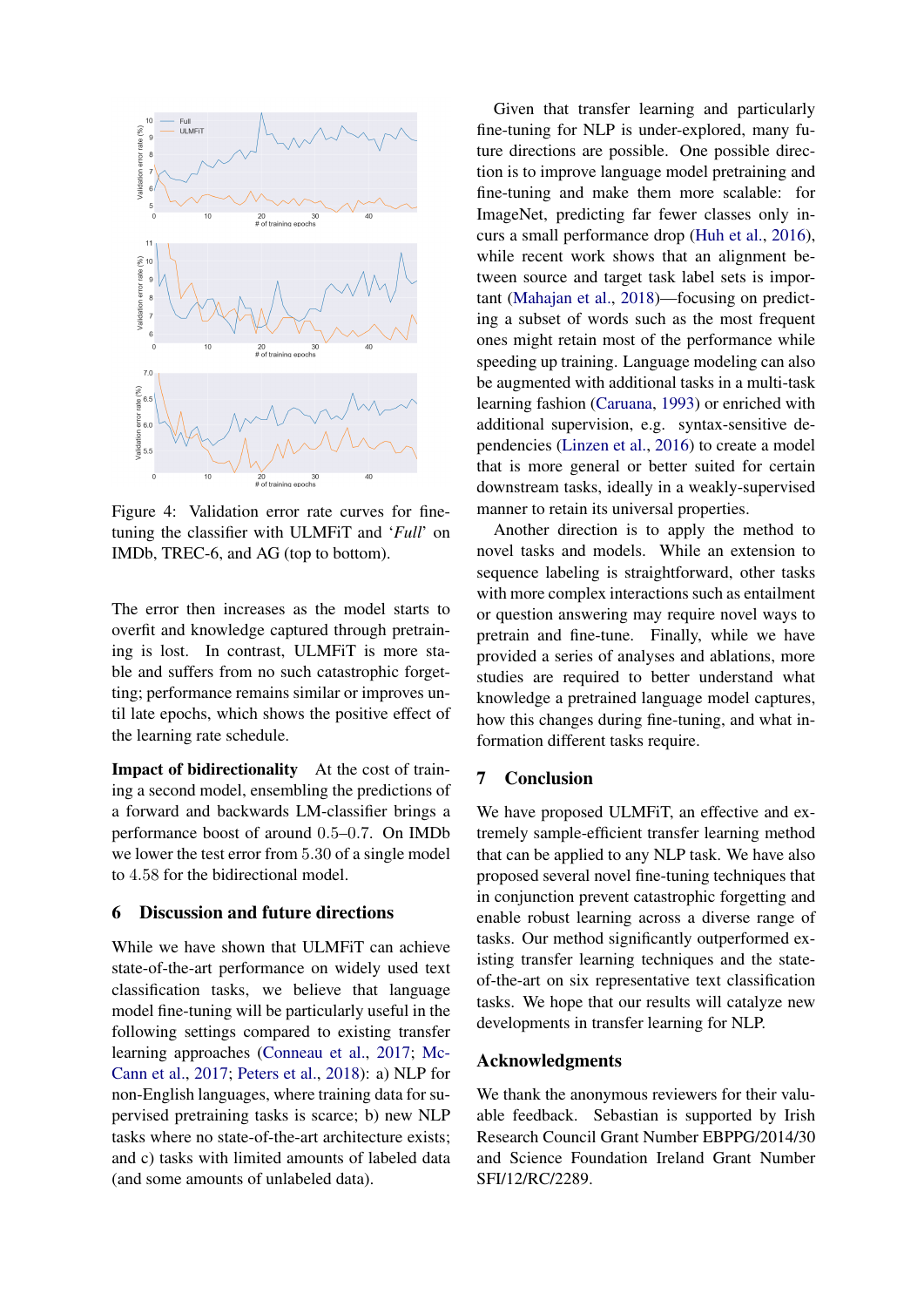### References

- <span id="page-9-16"></span>Jonathan Baxter. 2000. A Model of Inductive Bias Learning. *Journal of Artificial Intelligence Research* 12:149–198.
- <span id="page-9-5"></span>John Blitzer, Mark Dredze, and Fernando Pereira. 2007. [Biographies, bollywood, boom-boxes](https://doi.org/10.1109/IRPS.2011.5784441) [and blenders: Domain adaptation for sentiment](https://doi.org/10.1109/IRPS.2011.5784441) [classification.](https://doi.org/10.1109/IRPS.2011.5784441) *Annual Meeting-Association for Computational* [https://doi.org/10.1109/IRPS.2011.5784441.](https://doi.org/10.1109/IRPS.2011.5784441)
- <span id="page-9-4"></span>Cornelia Caragea, Nathan McNeese, Anuj Jaiswal, Greg Traylor, Hyun-Woo Kim, Prasenjit Mitra, Dinghao Wu, Andrea H Tapia, Lee Giles, Bernard J Jansen, et al. 2011. Classifying text messages for the haiti earthquake. In *Proceedings of the 8th international conference on information systems for crisis response and management (ISCRAM2011)*. Citeseer.
- <span id="page-9-11"></span>Rich Caruana. 1993. Multitask learning: A knowledge-based source of inductive bias. In *Proceedings of the Tenth International Conference on Machine Learning*.
- <span id="page-9-13"></span>Zhao Chen, Vijay Badrinarayanan, Chen-Yu Lee, and Andrew Rabinovich. 2017. GradNorm: Gradient Normalization for Adaptive Loss Balancing in Deep Multitask Networks pages 1–10.
- <span id="page-9-3"></span>Zi Chu, Steven Gianvecchio, Haining Wang, and Sushil Jajodia. 2012. Detecting automation of twitter accounts: Are you a human, bot, or cyborg? *IEEE Transactions on Dependable and Secure Computing* 9(6):811–824.
- <span id="page-9-10"></span>Alexis Conneau, Douwe Kiela, Holger Schwenk, Loïc Barrault, and Antoine Bordes. 2017. Supervised Learning of Universal Sentence Representations from Natural Language Inference Data. In *Proceedings of the 2017 Conference on Empirical Methods in Natural Language Processing*.
- <span id="page-9-7"></span>Andrew M. Dai and Quoc V. Le. 2015. [Semi](http://arxiv.org/abs/1511.01432)[supervised Sequence Learning.](http://arxiv.org/abs/1511.01432) *Advances in Neural Information Processing Systems (NIPS '15)* [http://arxiv.org/abs/1511.01432.](http://arxiv.org/abs/1511.01432)
- <span id="page-9-8"></span>Jeff Donahue, Yangqing Jia, Oriol Vinyals, Judy Hoffman, Ning Zhang, Eric Tzeng, and Trevor Darrell. 2014. Decaf: A deep convolutional activation feature for generic visual recognition. In *International conference on machine learning*. pages 647–655.
- <span id="page-9-21"></span>Timothy Dozat and Christopher D. Manning. 2017. Deep Biaffine Attention for Neural Dependency Parsing. In *Proceedings of ICLR 2017*.
- <span id="page-9-6"></span>Dumitru Erhan, Yoshua Bengio, Aaron Courville, Pierre-Antoine Manzagol, Pascal Vincent, and Samy Bengio. 2010. Why does unsupervised pre-training help deep learning? *Journal of Machine Learning Research* 11(Feb):625–660.
- <span id="page-9-18"></span>Bjarke Felbo, Alan Mislove, Anders Søgaard, Iyad Rahwan, and Sune Lehmann. 2017. Using millions of emoji occurrences to learn any-domain representations for detecting sentiment, emotion and sarcasm. In *Proceedings of the 2017 Conference on Empirical Methods in Natural Language Processing*.
- <span id="page-9-15"></span>Kristina Gulordava, Piotr Bojanowski, Edouard Grave, Tal Linzen, and Marco Baroni. 2018. Colorless green recurrent networks dream hierarchically. In *Proceedings of NAACL-HLT 2018*.
- <span id="page-9-9"></span>Bharath Hariharan, Pablo Arbeláez, Ross Girshick, and Jitendra Malik. 2015. Hypercolumns for object segmentation and fine-grained localization. In *Proceedings of the IEEE Conference on Computer Vision and Pattern Recognition*. pages 447–456.
- <span id="page-9-0"></span>Kaiming He, Xiangyu Zhang, Shaoqing Ren, and Jian Sun. 2016. Deep Residual Learning for Image Recognition. In *Proceedings of the IEEE Conference on Computer Vision and Pattern Recognition*.
- <span id="page-9-1"></span>Gao Huang, Zhuang Liu, Kilian Q. Weinberger, and Laurens van der Maaten. 2017. Densely Connected Convolutional Networks. In *Proceedings of CVPR 2017*.
- <span id="page-9-22"></span>Minyoung Huh, Pulkit Agrawal, and Alexei A Efros. 2016. What makes ImageNet good for transfer learning? *arXiv preprint arXiv:1608.08614* .
- <span id="page-9-17"></span>Sergey Ioffe and Christian Szegedy. 2015. Batch normalization: Accelerating deep network training by reducing internal covariate shift. In *International Conference on Machine Learning*. pages 448–456.
- <span id="page-9-2"></span>Nitin Jindal and Bing Liu. 2007. Review spam detection. In *Proceedings of the 16th international conference on World Wide Web*. ACM, pages 1189– 1190.
- <span id="page-9-20"></span>Rie Johnson and Tong Zhang. 2016. Supervised and semi-supervised text categorization using lstm for region embeddings. In *International Conference on Machine Learning*. pages 526–534.
- <span id="page-9-19"></span>Rie Johnson and Tong Zhang. 2017. Deep pyramid convolutional neural networks for text categorization. In *Proceedings of the 55th Annual Meeting of the Association for Computational Linguistics (Volume 1: Long Papers)*. volume 1, pages 562–570.
- <span id="page-9-14"></span>Tal Linzen, Emmanuel Dupoux, and Yoav Goldberg. 2016. Assessing the ability of lstms to learn syntax-sensitive dependencies. *arXiv preprint arXiv:1611.01368* .
- <span id="page-9-12"></span>Liyuan Liu, Jingbo Shang, Frank Xu, Xiang Ren, Huan Gui, Jian Peng, and Jiawei Han. 2018. Empower sequence labeling with task-aware neural language model. In *Proceedings of AAAI 2018*.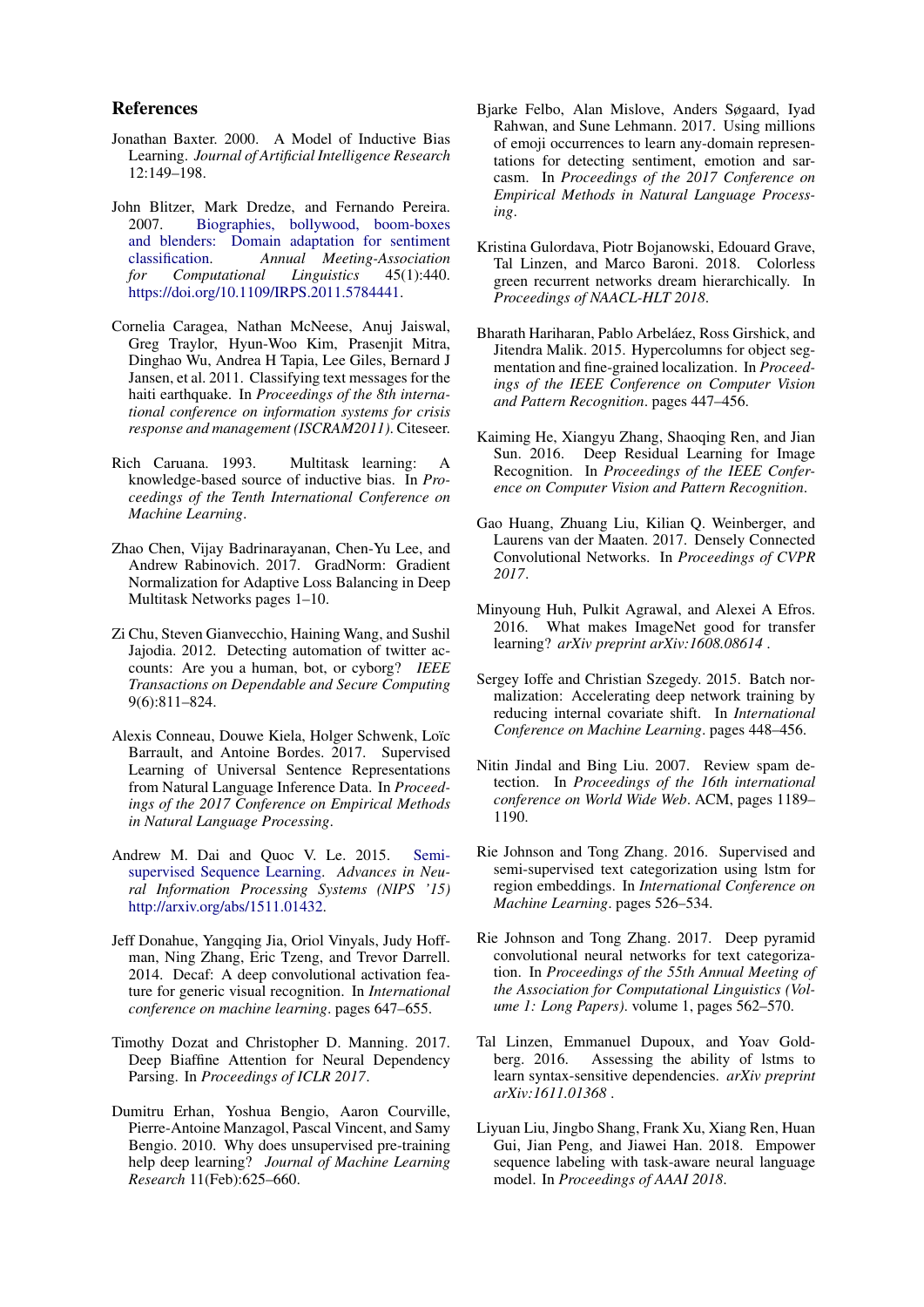- <span id="page-10-1"></span>Jonathan Long, Evan Shelhamer, and Trevor Darrell. 2015a. Fully convolutional networks for semantic segmentation. In *Proceedings of the IEEE Conference on Computer Vision and Pattern Recognition*. pages 3431–3440.
- <span id="page-10-9"></span>Mingsheng Long, Yue Cao, Jianmin Wang, and Michael I. Jordan. 2015b. Learning Transferable Features with Deep Adaptation Networks. In *Proceedings of the 32nd International Conference on Machine learning (ICML '15)*. volume 37.
- <span id="page-10-20"></span>Ilya Loshchilov and Frank Hutter. 2017. SGDR: Stochastic Gradient Descent with Warm Restarts. In *Proceedings of the Internal Conference on Learning Representations 2017*.
- <span id="page-10-21"></span>Andrew L Maas, Raymond E Daly, Peter T Pham, Dan Huang, Andrew Y Ng, and Christopher Potts. 2011. Learning word vectors for sentiment analysis. In *Proceedings of the 49th Annual Meeting of the Association for Computational Linguistics: Human Language Technologies-Volume 1*. Association for Computational Linguistics, pages 142–150.
- <span id="page-10-24"></span>Dhruv Mahajan, Ross Girshick, Vignesh Ramanathan, Kaiming He, Manohar Paluri, Yixuan Li, Ashwin Bharambe, and Laurens van der Maaten. 2018. Exploring the Limits of Weakly Supervised Pretraining .
- <span id="page-10-6"></span>Bryan McCann, James Bradbury, Caiming Xiong, and Richard Socher. 2017. Learned in Translation: Contextualized Word Vectors. In *Advances in Neural Information Processing Systems*.
- <span id="page-10-16"></span>Stephen Merity, Nitish Shirish Keskar, and Richard Regularizing and Optimizing LSTM Language Models. *arXiv preprint arXiv:1708.02182* .
- <span id="page-10-17"></span>Stephen Merity, Caiming Xiong, James Bradbury, and Richard Socher. 2017b. Pointer Sentinel Mixture Models. In *Proceedings of the International Conference on Learning Representations 2017*.
- <span id="page-10-4"></span>Tomas Mikolov, Kai Chen, Greg Corrado, and Jeffrey Dean. 2013. Distributed Representations of Words and Phrases and their Compositionality. In *Advances in Neural Information Processing Systems*.
- <span id="page-10-11"></span>Sewon Min, Minjoon Seo, and Hannaneh Hajishirzi. 2017. Question Answering through Transfer Learning from Large Fine-grained Supervision Data. In *Proceedings of the 55th Annual Meeting of the Association for Computational Linguistics (Short Papers)*.
- <span id="page-10-23"></span>Takeru Miyato, Andrew M Dai, and Ian Goodfellow. 2016. Adversarial training methods for semi-supervised text classification. *arXiv preprint arXiv:1605.07725* .
- <span id="page-10-8"></span>Lili Mou, Zhao Meng, Rui Yan, Ge Li, Yan Xu, Lu Zhang, and Zhi Jin. 2016. How Transferable are

Neural Networks in NLP Applications? *Proceedings of 2016 Conference on Empirical Methods in Natural Language Processing* .

- <span id="page-10-22"></span>Lili Mou, Hao Peng, Ge Li, Yan Xu, Lu Zhang, and Zhi Jin. 2015. Discriminative neural sentence modeling by tree-based convolution. In *Proceedings of the 2015 Conference on Empirical Methods in Natural Language Processing*.
- <span id="page-10-2"></span>EWT Ngai, Yong Hu, YH Wong, Yijun Chen, and Xin Sun. 2011. The application of data mining techniques in financial fraud detection: A classification framework and an academic review of literature. *Decision Support Systems* 50(3):559–569.
- <span id="page-10-14"></span>Sinno Jialin Pan and Qiang Yang. 2010. A survey on transfer learning. *IEEE Transactions on Knowledge and Data Engineering* 22(10):1345–1359.
- <span id="page-10-5"></span>Matthew E Peters, Waleed Ammar, Chandra Bhagavatula, and Russell Power. 2017. Semi-supervised sequence tagging with bidirectional language models. In *Proceedings of ACL 2017*.
- <span id="page-10-7"></span>Matthew E Peters, Mark Neumann, Mohit Iyyer, Matt Gardner, Christopher Clark, Kenton Lee, and Luke Zettlemoyer. 2018. Deep contextualized word representations. In *Proceedings of NAACL 2018*.
- <span id="page-10-15"></span>Alec Radford, Rafal Jozefowicz, and Ilya Sutskever. 2017. Learning to generate reviews and discovering sentiment. *arXiv preprint arXiv:1704.01444* .
- <span id="page-10-10"></span>Marek Rei. 2017. Semi-supervised multitask learning for sequence labeling. In *Proceedings of ACL 2017*.
- <span id="page-10-3"></span>Herbert L Roitblat, Anne Kershaw, and Patrick Oot. 2010. Document categorization in legal electronic discovery: computer classification vs. manual review. *Journal of the Association for Information Science and Technology* 61(1):70–80.
- <span id="page-10-18"></span>Sebastian Ruder. 2016. An overview of gradient descent optimization algorithms. *arXiv preprint arXiv:1609.04747* .
- <span id="page-10-19"></span>Ruslan Salakhutdinov and Geoffrey Hinton. 2009. Deep boltzmann machines. In *Artificial Intelligence and Statistics*. pages 448–455.
- <span id="page-10-13"></span>Rico Sennrich, Barry Haddow, and Alexandra Birch. 2015. Improving neural machine translation models with monolingual data. *arXiv preprint arXiv:1511.06709* .
- <span id="page-10-12"></span>Aliaksei Severyn and Alessandro Moschitti. 2015. UNITN: Training Deep Convolutional Neural Network for Twitter Sentiment Classification. *Proceedings of the 9th International Workshop on Semantic Evaluation (SemEval 2015)* pages 464–469.
- <span id="page-10-0"></span>Ali Sharif Razavian, Hossein Azizpour, Josephine Sullivan, and Stefan Carlsson. 2014. Cnn features offthe-shelf: an astounding baseline for recognition. In *Proceedings of the IEEE conference on computer vision and pattern recognition*. pages 806–813.